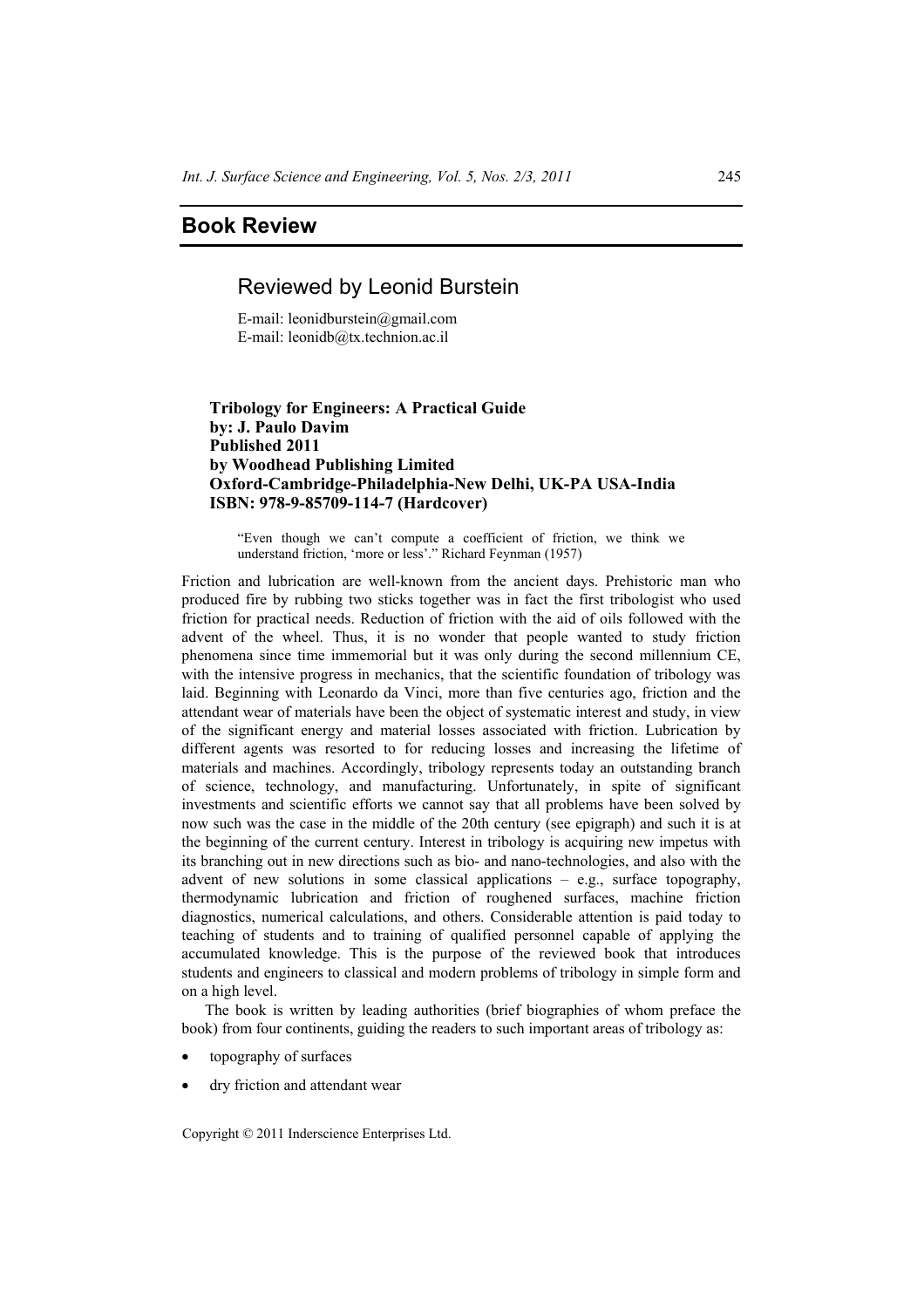### 246 *Book Review*

- some aspects of hydrodynamic lubrication of roughened surfaces
- micro- and nano-tribology
- bio- and medical tribology
- tribology in manufacturing.

The material is presented in the six chapters, each chapter provided with an abstract giving a brief description of its content. These abstracts are given below.

The first chapter discusses the approaches to solid topography characterisation including the surface layers, roughness parameters and statistical aspects. The multiscale characterisation of surface topography in terms of fractal analysis, Fourier transform and wavelet transformation is also considered. The measurement techniques for surface roughness evaluation are discussed in terms of surface profilometry, optical methods and electron microscopy including the advanced techniques like scanning tunnelling microscopy and atomic force microscopy. The second chapter introduces dry friction and wear for sliding contacts. The concepts of friction and wear, their corresponding coefficients and their main mechanisms are described, including stick-slip effects, adhesion and ploughing. Adhesive, abrasive, erosive and erosive-corrosive wear mechanisms are described. Friction-wear relationships are discussed and wear maps are introduced. The third chapter introduces the basics of hydrodynamic lubrication theory and highlights its application to some machine parts with un-roughened (slider and cylindrical journal bearings) and roughened surfaces (parallel parts in relative motion). It first presents a theoretical analysis and results for two-dimensional sinusoidal and triangular wave roughened surfaces. The fourth chapter discusses the micro/nanosliding of materials in terms of adhesion, wear, friction and lubrication, using both experimental and theoretical methods such as SFA, STM, AFM, FFM and molecular dynamics simulation. It focuses on understanding some characteristic phenomena associated with micro/nano-tribology such as the scale effect of friction and wear deformation transition on no-wear, adhesion, ploughing and cutting regimes. The fifth chapter focuses on tribology in manufacturing processes from the viewpoint of the fundamentals of sliding friction in those processes and the use of lubricants to control friction in manufacturing processes such as machining, drawing, rolling, extrusion, abrasive process and processing at the micro- and nanoscales. It is assumed that this chapter will serve as a focal point for engineers concerned with the role of tribology in maximising productivity and reducing costs. The sixth chapter highlights some aspects of bio- and medical tribology. Bio-tribology has achieved great prominence in the last few years as a new interdisciplinary field in which contributions from engineers, medical doctors, biologists, chemists, and physicists are coordinated. The chapter focuses on hip and knee prosthesis. The main purpose of a joint prosthesis is pain relief and restoration of joint function. To do this, a suitable material that has an infinite life is desirable. Material selection and component design are important factors in the performance and durability of total joint replacements but, unfortunately, wear of hip and knee bearings exists and is a significant clinical problem. There is a need not only for more wear-resistant materials but also for concomitant improvements in the design and manufacture of the implant and the operative techniques to minimise the occurrence of wear. Wear simulation is an essential pre-clinical method for predicting the middle- and long-term clinical wear behaviour of prostheses, and one of the most important aspects of wear testing is simulation of actual wear conditions.